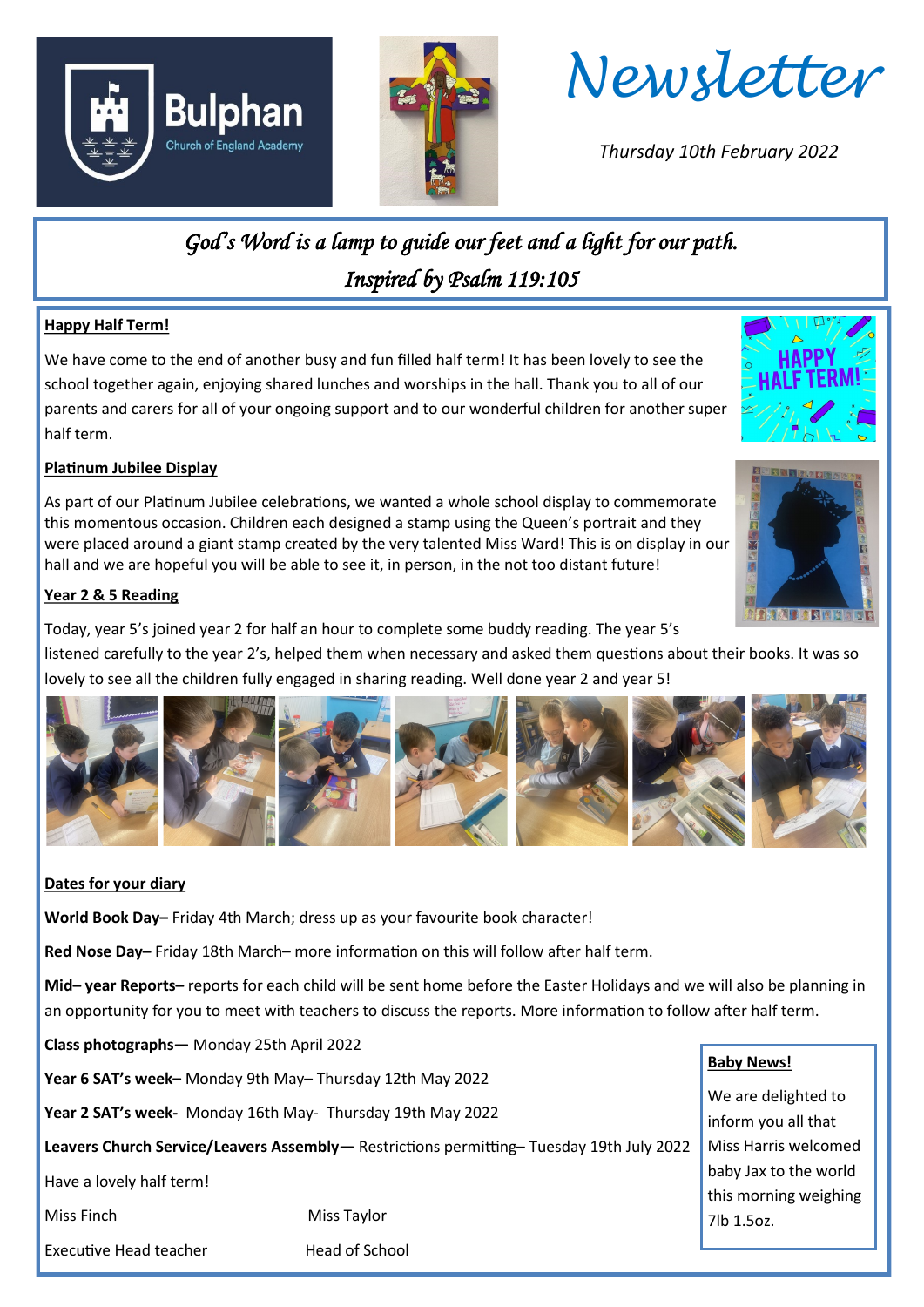**PLEASE NOTE:** The February half term holiday club will be based at LITTLE THURROCK PRIMARY SCHOOL



### **HALF TERM HOLIDAY CLUB & SPORTS CAMP** AT LITTLE THURROCK PRIMARY SCHOOL

MONDAY 14TH TO FRIDAY 18TH FEBRUARY 2022

1 FULL WEEK (5 DAYS) OF SPORTS FUN FOR CHILDREN AGED 4 TO 11

MULTI SPORTS - ARTS & CRAFTS - BASKETBALL - TAG RUGBY GYMNASTICS - LEGO - FOOTBALL - DODGEBALL - HOCKEY - CRICKET HANDBALL - ROUNDERS - DANCE - TENNIS - ATHLETICS & MUCH MORE!

£18.00 PER INDIVIDUAL DAY FOR ONE CHILD

£70.00 FOR THE FULL 5 DAY WEEK PER CHILD

HALF DAY BOOKINGS ARE £10.00 (ANY 3 HOUR SLOT FROM 9AM-3PM)

Sibling Discounts per individual day 9am-3pm: £30 for 2 kids, £42 for 3 kids, £52 for 4 kids, £62 for 5 kids

- ← LIMITED SPACES.... BOOK NOW!
- 9AM TILL 3PM
- OPEN TO CHILDREN OF ALL ABILITIES AGED 4-11 YEARS OLD IN RECEPTION TO YEAR 6
- INDIVIDUAL DAYS CAN BE BOOKED & OUR CLUB RUNS EVERY SCHOOL HOLIDAY
- √ FULLY QUALIFIED, INSURED, DBS CHECKED, FIRST AID TRAINED & EXPERIENCED STAFF

√ SAFE, FUN & WELCOMING ENVIRONMENT IN A SECURED VENUE

PLEASE NOTE: WE ARE NUT FREE. PLEASE ENSURE ALL FOODS ARE FREE OF NUTS.

All attending should bring: A NUT FREE packed lunch with water bottle, soft drinks, any medication needed (asthma pump, EpiPen etc.), sun cream, tracksuit, waterproof jacket and trainers.

Address: Little Thurrock Primary School, Rectory Road, Grays, Essex, RM17 5SW

Payment Details: Barclays, Mr K Cole, 20-79-73, 40797049

Please use 'LHC' followed by the FULL NAME of the child as the payment reference and please TEXT us the exact reference used once the payment has been made. Thank you.

Bookings: To book places or if you have any questions or queries please contact the Star Sports team:

FACEBOOK: Star Sports & Soccer MOBILE: 07875536628 EMAIL: starsports@hotmail.co.uk